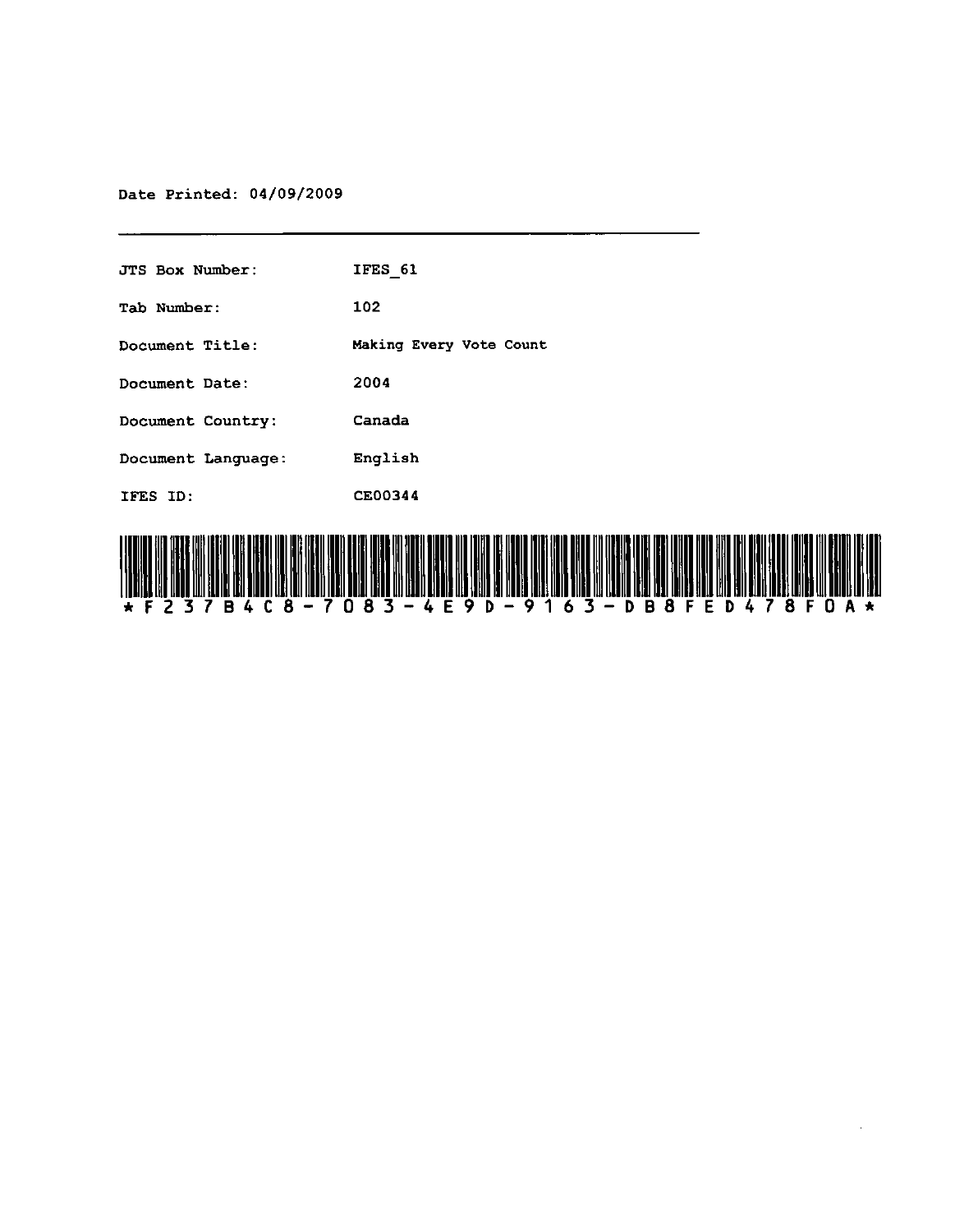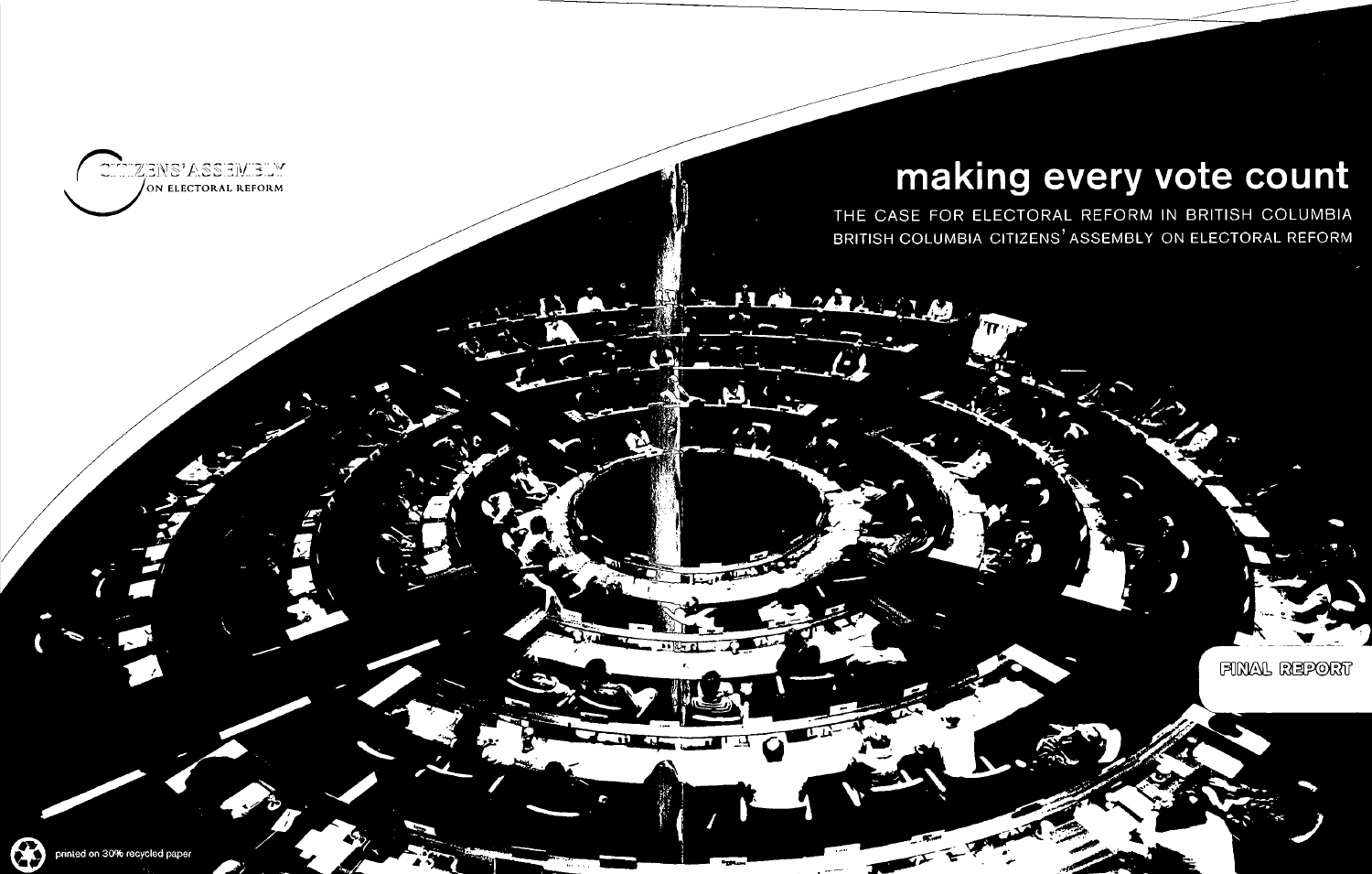### CONTENTS

- 1 Making Every Vote Count
- $\mathfrak{p}$ **Basic Values**
- 3 The Current System of Voting in BC
- 4 BC-STV: A New Way of Voting in BC
- 5 Baliots and By-Elections
- 6 What Happens if we Adopt BC-STV in BC?
- 8 Other Issues Raised by British Columbians
- 9 From Selection to Decision-Making: How the Assembly Completed its Work
- 14 Mandate
- 15 Note from the Chair
- 16 Further Reading / Technical Report Contents

@ititZENS" ASSEMBLY MEMBERS **Chris C. Andersen, Victoria Margaret Anderson,** Prince Rupert Claude<br>Annstrong, Blind Bay Sharon Arola, Sparwood Lianne Ashlay, Vancouver Mohanned Z. Assim, Burnaby Brooke Amstrong, Elind Bay - Sharon Arola, Sparwood - Lianne Ashley, Vancouver - Mohamed Z. Assim, Eumaby - Erooke<br>- Eannister, Richmond - Art Eeanmont, Metchosin - Nancy Eechard, Vancouver - Wendy Eergerud, Victoria - Deb Eeuk, **Eannister, Richmond Ant Economy, Metchosin Nancy Bednard, Vancouver** ~ ~ ~ ~ ~ .!.ID!Ill ~ ~ ©Ix!ligll ~ ~ .1bIftilb:miJ ~ Anmore Ferdinand Bayer, Maple Ridge Jack Blaney, Vancouver Cheryl Blaschuk, Cloverdale Julie Ann Boshmer,<br>West Vancouver Georges J-P Boucher, Lumby Nick Boudin, Vancouver Cladys Doreen Brown, Midway Lill ~ West Vencouver - Georges J-P Boucher, Luniby - Nick Boucin, Vencouver - Gledys Doreen Brown, Mickey - Lill -<br>- Bruihert, Surrey - Diene Bytord, North Seentch - Devid Celleghen, Abbotsford - Ingrid Cermicheel, Chilitweck<br> Bruikert, Surrey Diene Bylord, North Seemich Devid Cellegken, Abbotsford Ingrid Cernidekeel, Chiliveck Berbere<br>Certer, White Rock Keife Cevelsito, Kemicops John Chepmen, Neneimo Will Chelle, Buick Diene Cochren, New York<br>W Westminster Dorothy Coombes, Victoria Linda Ann Crawford, Vancouver Tanis Dagent, Lantzville Edith Davidson,<br>Delta Ann M. Davis, Vamon Sally de Luna, Vancouver Donna Karen Devx, Coquitlam Manjit (Manju) Dhaliwal,<br>Abbotsior **Richard Peter Dienard, Roberts Greek Darleen Dixon, Fort Nelson Lana Marie Donnelly, Colwood** Abbotsford - Richard Peter Dignard, Roberts Creek - Darleen Dixon, Fort Nelson - Lana Marie Donnally, Colwood<br>Linda Dorey, Coquitlam - Mary Richeal Drex, Burnaby - Jean Jacques Michel Ensminger, Ladysmith - Caroline S. Fad ~ ~~~~ ~~~ Ilrnil~~ ~~~ ~ Richmond - Linda Fanillo, Campbell River - Shoni Field, Vancouver - Ian Fleming, Langley - Allan Wallace Flemons,<br>New Westminster - Dann Follestad, Kelowna - Paul Anihur Galbraith, Spillmacheen - Cilif Garbutt, Vancouver ~@IIl1~ ~~~ ~~~ ~~~)'fu;;fu @ml~ (lyoii) Cill, Vencouver - Wendy Conselves, Westbank - Ken Gosling, Creston - Vickie Mae Gowing, Ym'r - Dan Green,<br>Prince Rupert - Rev. Richard Hall, Courtenay - Derrick Harder, Surrey - Lee A. Harris, Kamloops - Sandra Pat Prince Rupert Rev. Richard Hall, Courtenay Demick Harder, Surrey Lee A. Hamis, Kamloops Sandra Patricia Hart,<br>Terrace Danyi Blake Hawkins, Cobble Hill lan Hay, Aldergrove Craig Anthony Henschel, Burnaby R.B - Danyi Blake Haxikins, Cobble Hill - Ian Hay, Aldengrove - Chaig Anthony Henschal, Eumaby - R.B. (Bob) ~ Vancouver - Geraldine Hurst, Burneley - Beverly Hussiey, Abbotsford - Peter A. Inciyk, Delta - Neall C. Ireland, Vancouver ancouver Geraldine Hurst, Burnaby Beverly Huseby, Abbotsiord Peter A. Indy't, Delta Neall C. Ireland, Vancouver<br>Adina Irimescu, Burnaby William F. M. Jackson, Dawson Creek Nary Jarbet, Prince George Susan W. Johnson, \* V adha Innesou, Bumaby Milliam F. M. Jackson, Dawson Creek Mary Jarbek, Prince George Susan W. Johnson,<br>Sumey Raymond Jones, Kamicops Robert Jones, Campbell River Sheri Keller, Kelowna Milliam Dean Kilsby, Suncy Reymond Jones, Kendoops Robert Jones, Cempbell River Sheri Keller, Kelovne William Deen Kilsby, <br>Chiliweck Frenkie Kirby, Vencouver Earbare Köhne, Eest Sooke Jay Konkin, Suncy Evelyn Enily Krenz, Richm

1. British Columbia. Legislative Assembly  $-$  Elections  $-$  Planning  $-$  Citizen participation. 2. Single transferable voting  $-$  British Columbia. 3. Election law  $-$ British Columbia. I. Title.

o

i,

### **Library and Archives Canada Cataloguing in Publication Data**  British Columbia. Citizens' Assembly on Electoral Reform.

Making every vote count: the case for electoral reform in British Columbia

#### ISBN 0-7726-5253-8

JL438.B742004 324.6'3'09711 C2004-960160-1

Gany John Laing, Brentwood Bay Langt Logwen, Langley Sheila MacDennott, Penticton Lack MacDonald, Victoria Kimberies Ann MacGregor, Surrey - Gien Wallace Mackinnon, Nanaimo - John S. Mak, Burnaby - Nancy McAskill, ~ ~~~M~~ ~~~ c:illIDlfA,~~ tumely Jennes Lome McConeghy (Jr.), Prince George Tenye McDonnell, Kelowne Allen A. McKinnon, Crenbrook<br>Amencia McGley, Dawson Creek Thea Elaina McIvin, Ladysmith Marijke Menick, Detta Michele Miller, Kimberley Anenda Mediay, Dawson Creak - Thea Elaina Media, Ladyanth - Mailled Mantel, Datta - Michele Miller, Kinderky<br>RussellMiller, Grand Forls - Rebert Monk, Ouesnet - Evelind. Mortson, Prince George - ChericMethonich, Moth Vanco - Glara D. Munro, Steamous - Tony Nacearato, Williams Lake - Linda Nicolaisan, Nanaimo - Kannath L. Nisisan,<br>ancouver - Harley Nyan, Keloxna - Tina Marie Oualistic, Fort St. James - Stephen Jay Pastkau, Vancouver ~Susan E. H. Pany, Memit D. Qadq Peterson, Richmond Don Phillips, Maple Ridge - Stan Pietras, Princeton ~ Susan E. H. Pairy, Mewitt D. Craig Peterson, Richmond Don Fhillips, Maple Ridge Sian Pietras, Princeton<br>Viad Andrei Popa, Vancouver Michael Pritchard, Hazelton Cene Quan, West Vancouver Shaxm S. Rai, Sou kid Andrel Pope, Vancouver Michael Phitohard, Hazelton ©ene Quan, West Vancouver Shawn S. Rai, South Surrey<br>Anna Rankin, Quesnel - Colin Rudy Redekop, Surrey - Jill Reilly, Vancouver - Lynelle Denise Ridewood, Mission<br>. . Anna Rankin, Quesnel - Colin Rudy Redskop, Sumey - Jill Railly, Vancouver - Lynelle Denise Ridewood, Mission<br>Heide Riemann, Countanay - Ann Rushicu, Vancouver - Siteven R. Sage, Fraser Lake - Aaron Schallië, Cloverdal<br>Wolf ~Sieven R. Sage, Fraser Lake - Aaron Schallië, Cloverdale<br>Vancouver - Dalbir Sidhu, Surrey - Priya Singh, Surrey<br>/er - Ray Spaxman, West Vancouver - Jerry Sianger, Port  $~$  Jakob Skovgeend, Ledner – Ralph Smith, North Vancouver – Ray Spaxman, West Vancouver . Coquitlem John Siinson, Penticton Jacqueline Tait, Citwinksihlkw Sharon Taylor, Abbotsford Cory Jay Thiessen,<br>Chiliwack Ron (Sam) Todd. Burnaby Tom Townrow. Vancouver Arlene Susan Tully, Vancouver Rosemar ~ ~ ~ 'iK!xOO, ~ b ~ ~ ~ ~ \_ ~ ~o@!liil!l'lY 'iifimI ~~ ~~~~ ~1'1ilftl~~ ~~~ yanderbill, Victoria Jeanne Vander Meulen, Smithers Darren van Reyen, Victoria Ren Walberg, Abbotsford<br>Gharles Eurnen Walker, Surrey Douglas William Waller, Prince George Eentry Carvin-Walters, Port Coquitlam<br>Rob - Gharles Eurnan Walkar, Surrey - Douglas William Waller, Prince George - Beny Gardr+Walters, Port Coquitlam<br>Robert G. Wesnall, Coquitlam - Anne Whitelaw Dykes, Roberts Creek - Sylvia Williams, Langley - David Wills,<br>Vanco where comment weiler, while we we would well a series we want we have the comment well as the sequition of the<br>Rebert G. Westfall, Coquition Anne Whitelaw Dykes, Reberts Creek Sylvia Williams, Langley David Wills,<br>Rencouve  $\Box$ Beedh  $\Box$ Beedley Wanten Yee, Coopuilam-Westwood Delonah Young, Lone Butte Leranny Charles Young, Victoria John M. Zell, Abbotsford Fritz Zens, Port Albemi Jeck Zhen Zheng, Richmond Nene E. Zurowski, Kemfoops

CHAR OF THE ASSEMBLY **Leek Bleney •** OPLEAT ONS OFFICER Leo Pente • CHIEF RESFARCH OFFICER <mark>Ken Centy •</mark><br>ASSOCIA''I RESEARCH OPPICER **Cempleel Shennen •** O RECTOR OF COMMUNICATIONS <mark>Menth</mark>n Leedbeen •

1!~Cc)J;JVW" ~"\~r?!'\>')I;v ~@"U~J' (~0lJ(~ ©lIiII3lIi® ~ <sup>0</sup>!'f~o):fftm (<.)(CXO):>IJ5)~?@~ 6.\Ilff'i) ~~ ~~"'l:P)lI) ~~o M"~ ~ @!ruj)~ 0 6.\@Mll~~1r"'\9~I 6.\&~~~~&J~~:nr ~~ <sup>0</sup>

ACYMNISTRATIVE ASSISTANT Calicatre Hiltoor · FOUTOR Pantok Lexts

~~ 1iward Werly Medisson o 1iward 2012 and o dike Campion o Direction Of Communications Medlyr legisson o<br>^ 10 ASSOCIATE DIrection Of Communications Der Medisdier o Office: Manager Celly Sleeshrev

DESIGN | Anthea Lee PHOTOS | Kent Kallberg PRINTER | Mitchell Press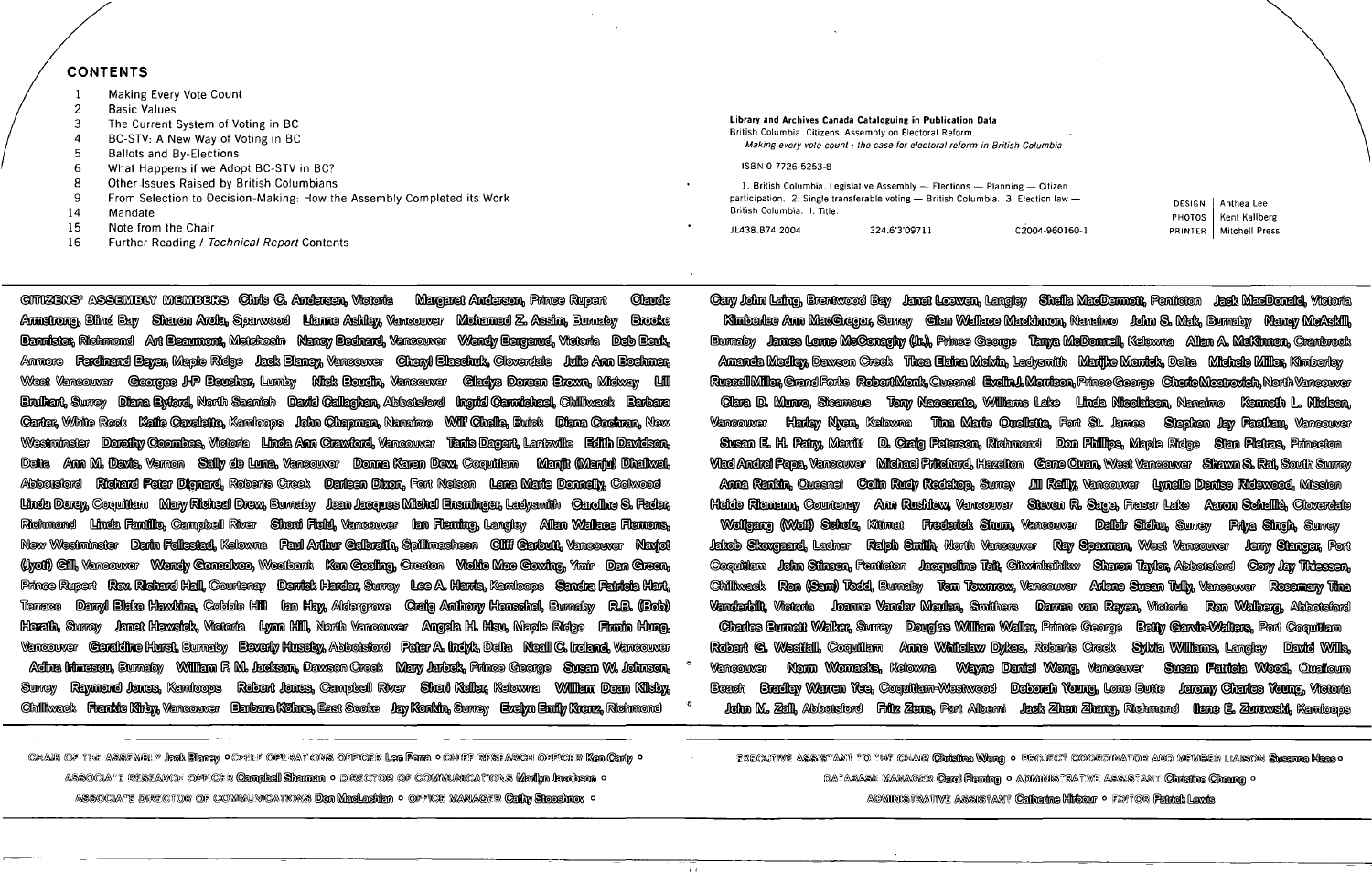## **making every vote count**

THE FINAL REPORT OF THE BRITISH COLUMBIA CITIZENS' ASSEMBLY ON ELECTORAL REFORM

## "We are here to invent a new way to engage citizens in the practice of democracy .... "

To the Honourable Geoff Plant, Attorney General, and To the people of British Columbia

The members of the Citizens' Assembly on Electoral Reform feel exceptionally honoured to have been given this historic opportunity to serve British Columbians on a matter so central to our democracy.

Our mandate was to assess different models for electing members of the Legislative Assembly and to recommend whether our current system for provincial elections should be retained or whether a new model should be adopted. Elsewhere, such a task has been given to politicians or to electoral experts. Instead, British Columbia chose to make history and to give this task to the voters.

For eleven months we have studied voting systems, we have listened to thousands of British Columbians in 50 public hearings and received and read 1,603 written submissions. What we most wanted to learn was what values, hopes and desires should underlie our electoral system and which principles should direct our decisions and recommendation. This work has led us to the following recommendation:

The Citizens' Assembly on Electoral Reform recommends our province adopt a new voting system, which we call "BC-STV." This single transferable vote system is customized for this province. It is fair and easy to use, and it gives more power to voters.

BC-STY is easy to use. Voters rank candidates according to their preferences.

BC-STV gives fair results. The object is to make every vote count so that each partY's share of seats in the legislature reflects its share of voter support.

BC-STV gives more power to voters. Voters decide which candidates within a party, or across all parties are elected. All candidates must work hard to earn every vote, thereby strengthening effective local representation.

BC-STV gives greater voter choice. Choosing more than one member from a riding means that voters will select members of the Legislative Assembly from a greater range of possible candidates.

On May 17, 2005 the referendum question placed before all voters will be this:

### Should British Columbia change to the BC-STV electoral system as recommended by the Citizens' Assembly on Electoral Reform? Yes/No

We know that a new voting system will take time to become a smooth working part of our political life and we believe that it should be reviewed after it has been used for three provincial elections and that citizens should be involved in the review.

In the rest of this report we compare our current voting system with BC-STV. We outline how BC-STV will work and why we believe this system will best serve this diverse province. A second volume, the Technical Report, addresses all aspects of our work and deliberations in detail. Information on how to get a copy of the Technical Report can be found on the last page of this report.

Together these two reports complete our work. The next decision belongs to all British Columbians.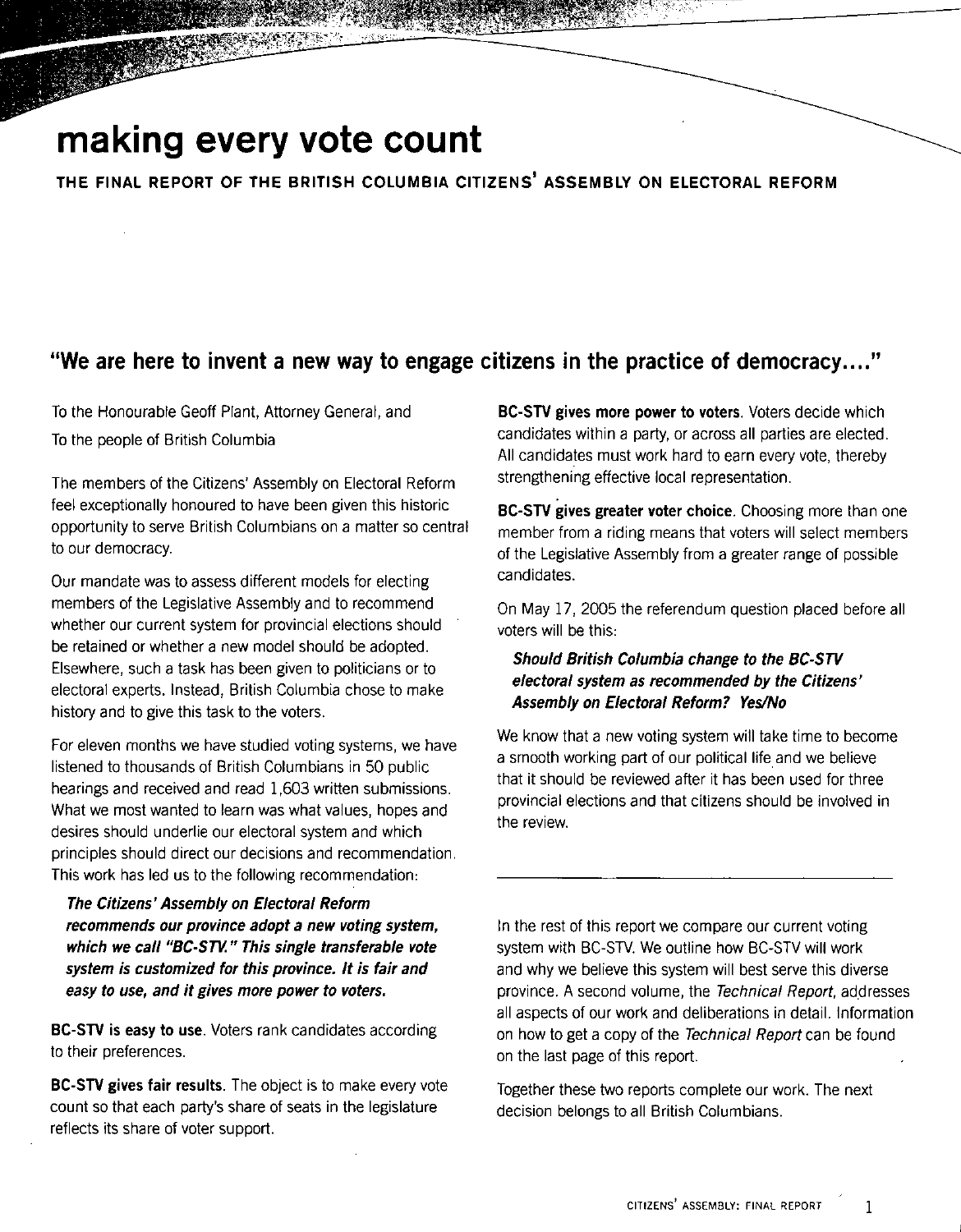## making every vote count

## **Basic values**

Through our work and by listening to British Columbians, we have identified three basic values which we believe should form the basis of our electoral system. These are:

#### Fair election results through proportionality

Democracy is "rule by the people," therefore, the results of an election-the number of seats won by each partyshould reflect the number of votes each party has earned from the voters. The results-votes to seats-should be "proportional. "

No electoral system does this perfectly, but that does not reduce the importance of proportionality. Proportional election results are the fairest election results. The preference of voters should determine who sits in our legislature. That is fair.

#### Effective local representation

Each community has a distinct personality; each makes its own unique contribution to our provincial life. To be effectively represented, each community needs the opportunity to choose the people who speak for it in the legislature, and to hold them accountable in democratic elections.

Effective local representation has long been a principle of our democratic tradition. It is central to our electoral politics. Strengthening local representation should be a test of any electoral reform.

#### Greater voter choice

As citizens, we all are responsible for the health of our democracy, and therefore we must have the fullest possible opportunity to choose the candidates that best represent our interests. Our choice in elections should include choosing among party candidates, as well as across all parties. To give voters a stronger voice, greater voter choice should be part of our voting system.

In addition to these values, two issues were consistently highlighted in our discussions on choosing an electoral system.

### The voter and political parties

There is a groundswell of opposition in this province to the current imbalance of power between voters and parties. Indeed, some of the submissions we received called for banning parties on the grounds that they so dominate electoral politics that local representation is undermined by party discipline and practices, and voter choice is stifled.

"'<del>\*</del>  $\blacksquare$ 

While concerned about this imbalance, we recognize that parliamentary government depends on parties to conduct elections, organize the work of the legislature and carry out the business of government. We believe that the solution lies in adopting an electoral system that encourages voters and politicians to work together in a balanced partnership.

#### The voter and majority. coalition and minority governments

Most often in Canada-both provincially and federallyparties that form majority governments earn much less than half of the vote, but take well over half of the seats. These are called "artificial majorities." Nonetheless, Canadians are so familiar with single-party majority governments that we easily assume they are the natural outcome of elections.

A majority government, real or artificial, will claim a mandate and act on it. And it can easily be held accountable at the next election. However, we are convinced that the simple nature of majority governments should not override the basic values of fair election results, effective local representation, and greater voter choice. Most other successful western democracies do not depend on majorities, yet have stable and effective governments, governments that often are both inclusive of different interests and consensual in making decisions.

We have all seen ineffective or divisive majority governments, and we have seen progressive and successful minority governments that work through legislative coalitions, particularly the federal governments of the 1960s. We believe that our electoral system should not override fairness and choice in favour of producing artificial singleparty majority governments.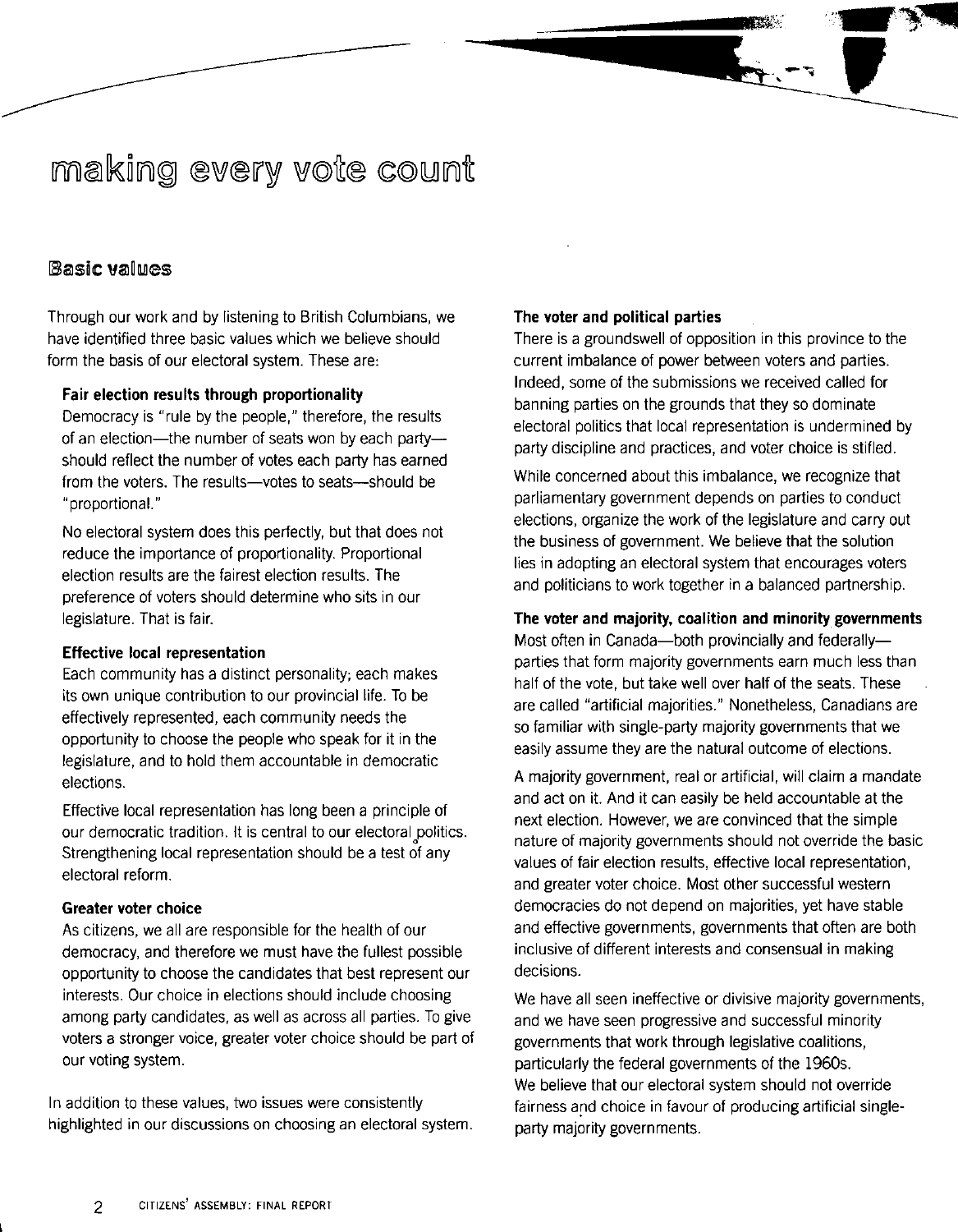## **The current system of voting in BC**

### **The case for majority government**

For most of our history this province has used a "singlemember plurality" electoral system, popularly referred to as "First-Past-the-Post" (FPTP). The first candidate to cross the finish line-the one with the most votes-wins the seat and represents the local district in the legislature. Governments are formed by the party with the most seats. It is a simple system.

Supporters of FPTP typically argue for its ability to produce majority governments, often cautioning against the unequal power small parties might exercise in coalition or minority governments. Governments with a legislative majority may claim a mandate for action. They do not have to bargain with other parties to act on their policies, but can plan and take the administrative and financial decisions necessary to implement their program. Similarly, at election time, voters know who is responsible for the government's successes or failures and can clearly indicate which party they wish to govern the province.

This tendency toward majority government is FPTP's most important feature: without it, British Columbia would not have had majority governments throughout much of its recent history. In fact, British Columbians have only rarely given one party a majority of their votes.

## **Does FPTP meet the needs of British Columbia?**

A basic principle of FPTP is local representation-every corner of the province is represented in the legislature. Voters directly choose who they wish to represent them and their community, with every area of the province choosing one representative.

We believe local representation must be a fundamental objective of any British Columbian electoral system. However, although local representation based on the FPTP system has worked in the past, it is now seen as too easily compromised in at least two ways.

- Citizens wishing to support a particular party must vote for the single candidate the party offers and not necessarily for the local candidate they may prefer. This often means that the real competition is for a party's nomination and not for the voters' support on election day.
- Party discipline quickly turns members of the Legislative Assembly into party advocates rather than local advocates. Many British Columbians now see MLAs as providing "Victoria's" voice to the people, rather than the people's voice to Victoria.

FPTP is a simple system-voters need only place an "X" beside the name of an individual. However, FPTP does not promise or provide fair election results. There is no logical or systematic relationship between a party's total share of the votes cast and its seats in the legislature. Local candidates do not have to win a majority in their district to win a seat. In exceptional cases-for example, in British Columbia in 1996--this meant that the party with the most votes lost the election. Governments elected with fewer votes than their opponents are not legitimate in a modern democracy.

The FPTP system can produce other undesirable outcomes. In the 2001 election, the opposition was reduced to two of 79 seats ih the legislature, despite winning 42% of the . popular vote. Not only is this obviously unfair, it weakens the opposition so greatly that the legislature cannot hold Government to account. The very principle of responsible government, the heart of our constitution, is thrown into question. Many citizens understand that the current system is responsible for these results and believe that they are neither fair nor acceptable.

A great many British Columbians told us that political parties too easily dominate this system, that it produces a style of local representation that is easily stifled by party discipline, that it fails to connect voters' decisions with election results, and that it offers minimal choices to voters. We agree.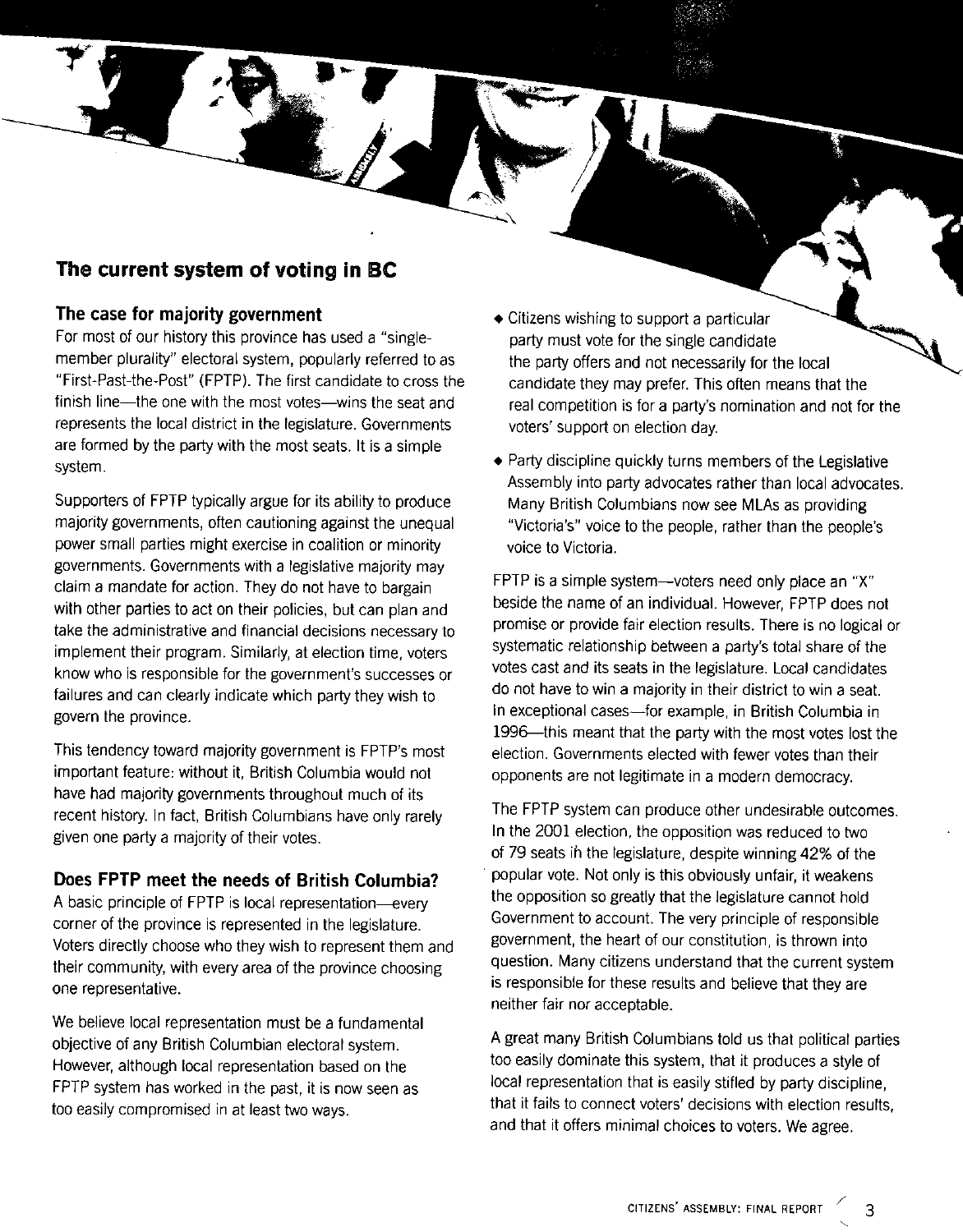## BC-STV: a new way of voting in BC

BC-STV is a "single transferable vote" (STV) system. The main feature of these systems is that, rather than marking an "X" beside one name, voters number candidates from most favourite to least favourite *(i.e.,* 1,2,3,4, etc.). If a voter's favourite candidate (#1) is not elected, or has more votes than are needed to be elected, then the voter's vote is "moved" to his or her next most favourite candidate (#2). The vote is transferred rather than wasted. The aim of this system is to make all votes count.

We are recommending that British Columbians adopt BC-STV as their voting system. We are convinced that this system best incorporates the values of fair election results, effective local representation, and greater voter choice.

### Fair election results

Proportionality-ensuring that each party's share of seats in the legislature reflects its actual share of votes-is the basis of fair election results. A proportional system needs multi-member districts so that the share of seats in the legislature can reflect the votes cast by British Columbians and that voters can elect candidates that represent their true preferences.

Proportionality is not possible in our current single-member districts, so electoral districts will be amalgamated to provide between two and seven members for each new district. To provide for the fairest results, districts will be designed to have as many members as possible. The number of MLAs in the legislature will not necessarily change; nor will the number of MLAs for any particular region change.

BC-STV will produce fair results but not the kind of extreme fragmentation that different proportional systems have promoted in countries such as Israel.

### Effective local representation

There are two road blocks to effective local representation in British Columbia. The first is geographic, the second political. BC-STV removes both of these.

Geographic: MLAs are expected to represent their local communities. In British Columbia this can mean providing effective representation for citizens that live in relatively small, densely populated urban areas, or in large, thinly populated rural areas of the province. Those of us from the

## BC-STV BALLOT

- Three members to be elected
- Number the boxes in the order of your choice
- Write the number "'" in one of the boxes and then show as many other preferences as you wish.

| Smith, Freda                  | APPLE PARTY        |  |
|-------------------------------|--------------------|--|
| Gill, Steven                  | <b>APPLE PARTY</b> |  |
| Howard, Brenda APPLE PARTY    |                    |  |
| Roberts, Saul                 | <b>INDEPENDENT</b> |  |
| Jansen, Doug                  | PEAR PARTY         |  |
| Wong, Lisa                    | PEAR PARTY         |  |
| Lewis, Peter                  | <b>PEAR PARTY</b>  |  |
| Savoie, Christine MANGO PARTY |                    |  |
|                               |                    |  |

First preferences-a 1 in the box next to a candidate's name--are counted first. Second and subsequent preferences are counted only as needed.

rural and more remote corners of the province understand the problems that long distances create for participating in public meetings or contacting an MLA.

BC-STV will adapt to different regional needs. Electoral districts in our new system will be organized to reduce these difficulties while ensuring proportionality. In the north and south-east this means adopting districts of two to three members. In the south-central and south-west of the province this means new districts of between four and seven members. The number of members for each region will remain the same; no region will lose representation, but each will contribute to better proportionality.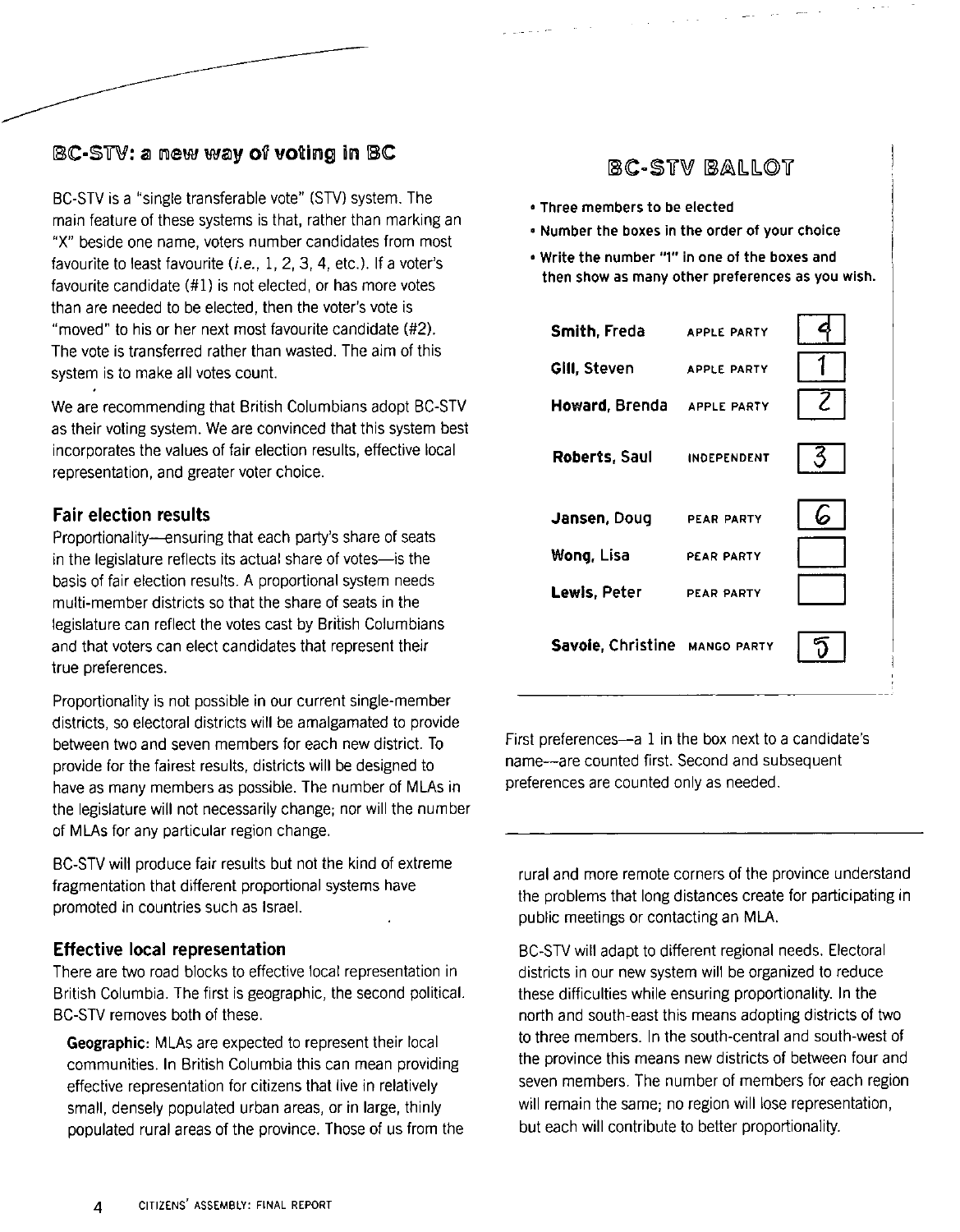## **HOW BC-STV WORKS·**

- Electoral districts have more than just one MLA.
- Voters rank the candidates in the order of their  $preference-1$ , 2, 3, 4 etc.
- The number of votes needed for election (called the quota) is calculated.
- Everyone's first preference vote is counted.
- Any candidates that reach the quota are elected.
- **If** a candidate has more votes than necessary those votes are not wasted but transferred to the voter's second choice.
- If no one is elected the person with the fewest votes is dropped and their votes transferred to the voter's next preference.
- The process continues until a district has elected all its MLAs.
- Few votes are wasted so most voters make a difference to getting someone elected.
- Because this is a proportional system the number of seats a party wins matches their share of the popular vote.

• A full description of the technical aspects of the proposed system can be found in the section entitled "The Recommended BC-STV Electoral System" in the Technical Report.

**Political:** In our current electoral systems, political parties, not voters, control the way MLAs represent their communities. BC-STV corrects this imbalance by being voter-centred and candidate-focused: to be elected, candidates will need to put communities first.

### **Greater voter choice**

BC-STV increases choices, allowing voters a much greater say in determining who will be their local representatives. It allows voters to choose between candidates and parties, it lets voters show which candidates they prefer and in what order, and it ensures that their preferences count. This will provide increased opportunities for candidates from underrepresented groups.

BC-STV is also the only proportional system that allows independent candidates a real chance to be elected. Although increasingly rare, we believe that independents must have opportunities to participate in our provincial elections equal to candidates who work through political parties.

BC-STV responds to British Columbia's basic values. It provides for fair election results, effective local representation, and greater voter choice, and it best balances these three values of electoral politics. Similar systems have been used successfully-in some cases for decades-to elect members to various positions in Australia, the United Kingdom, and the Republic of Ireland, countries that share our Westminster parliamentary tradition. The Irish government has twice tried to use referendums to abolish STV, but the voters said "No." This is a system designed by voters for voters.

## **Ballots and by-elections**

Ballots in multi-member districts can be organized in a number of ways. Because we know that parties play an important role in our parliamentary system, and because some British Columbians will want to vote for a party, we are recommending that candidates be grouped by party on the ballot. However, in order to ensure that no candidate or party benefits from the order that names appear on the ballot, we recommend that both be randomly ordered on individual ballots.

We further recommend that when a legislative seat becomes vacant, the by-election to fill the seat should use the same ballots. Where there is only one seat to be filled, the winning candidate will need to get  $50\% +$  one of the votes cast to be elected.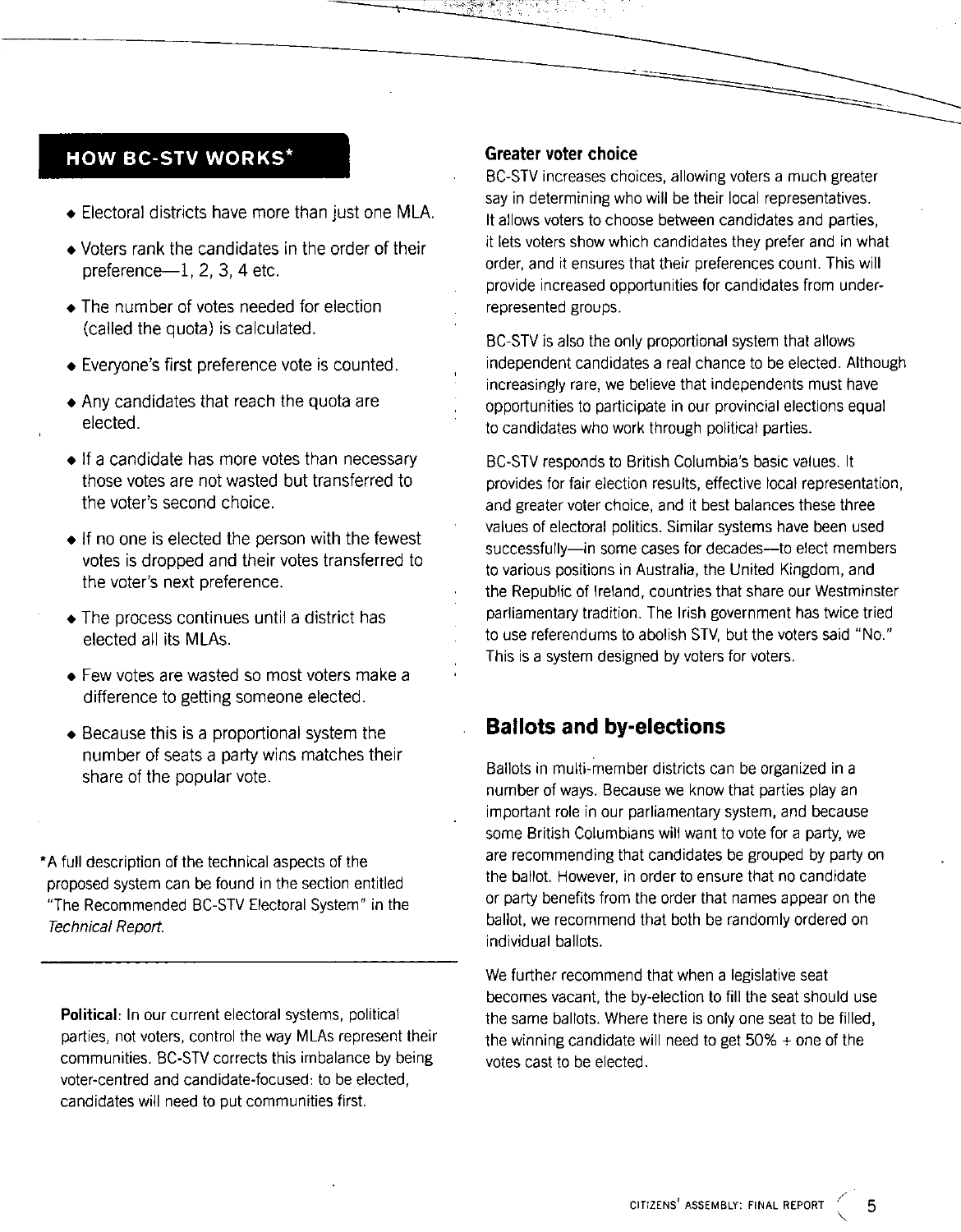## What happens if we adopt BC-STV in BC?

If British Columbians vote to accept the BC-STV electoral system on May 17, 2005, the politics and governance of our province will change.

For some British Columbians it is clear that the greatest change-and the greatest regret-will be the loss of easily achieved majority governments. BC-STV can produce a majority government if a majority of voters vote for one party. While this is possible, the province's history suggests that governments under the new system will likely be a minority or a coalition of two or more parties. This will mean a change in party organization and practices; parties will need to be more responsive to the voters and less adversarial with their opponents and partners.

Our electoral districts will grow geographically under BC-STV, but the number of voters per MLA will not change. Voters will have more than one MLA representing them in Victoria, more than one person to turn to for help. Because each district is likely to elect members from different parties in proportion to the votes cast, voters may well be able to go to an MLA who shares their political views. This will help provide more effective local representation.

Perhaps the most significant change for voters and candidates will strike closer to home. There will be no more "safe seats" that a party can win no matter who it runs as its candidate.

### **Changes for voters**

Voters will have more power. This means voters will make more and different kinds of choices.

For example, voters will be able to consider candidates and parties, rather than simply putting an "X" beside one person's name. Staunch party supporters will be able to rank their party's candidates. Both of these changes will mean that candidates will have to work hard to earn voters' first preference support.

## **Changes for candidates and MLAs**

With the loss of safe seats, no candidate, including sitting MLAs, will be able to count on winning election. Under BC-STV, voters will decide which of a party's several candidates are elected in each district. A party's candidates

will compete not only against those in other parties for first preference support, they will also compete against candidates from their own party. Recognizing that they may not be "first preference" on enough ballots to win a seat, candidates will need to encourage supporters of other candidates to mark them as their second or third preference. This need to appeal to a greater number of voters should lower the adversarial tone of election contests: voters are unlikely to respond positively to someone who aggressively insults their first choice.

In order to stand out from other candidates, MLAs will need to clearly represent their districts. This will reinforce effective local representation and encourage MLAs to resist party discipline when it is not in the community's interests. MLAs will have to work harder to ensure that their party's positions reflect their constituents' views.

### **Changes for parties**

Parties will run several candidates in the new multi-member electoral districts. This should encourage parties to nominate a diversity of candidates within a district so that they can appeal to the groups and interests that have been underrepresented or ignored in our current "winner-take-all" FPTP system.

Because the voter will have real power in determining who is elected, parties will have a reason to involve more citizens in their organizations and to make their nominating processes more open and accessible. Because legislative caucuses will include MLAs whose continuing electoral success will depend on representing their local communities, regardless of party policies, the pressures of party discipline will decrease. Our politicians will be better able to represent faithfully the interests of our communities, as well as the province as a whole.

And finally, a party's strength in the legislature will reflect its actual support among voters-not more, not less. Having lost the ability to win artificial majorities, parties will have to learn to work together. This will not reduce the competitive character of British Columbia's politics, but it may engender a more consensual style of decision-making in which broad agreement is sought for major policy changes.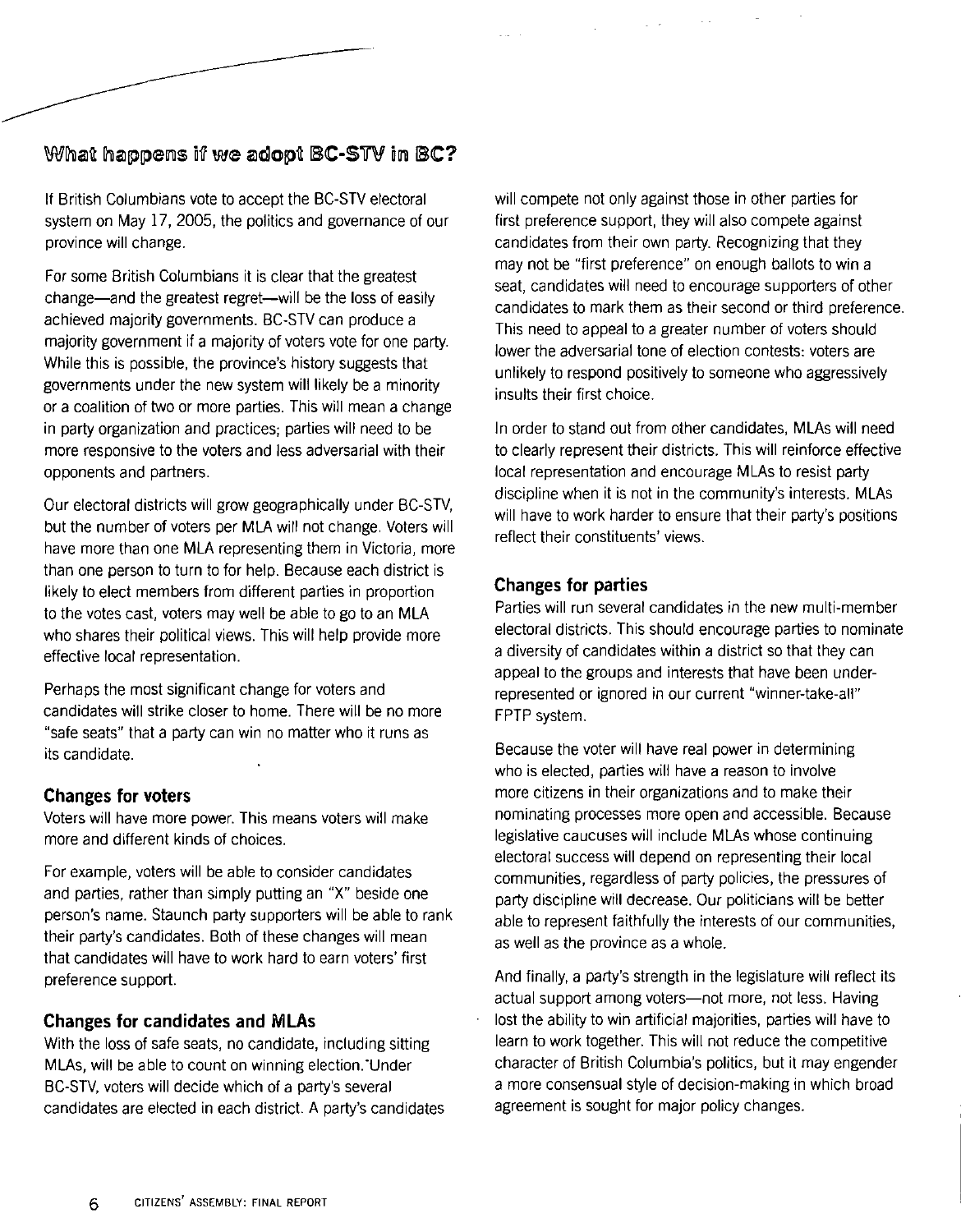#### **Changes for the Legislative Assembly**

The most immediate and dramatic change to the Legislative Assembly will be that its power to choose and effectively supervise governments will be restored. The basic theory of our parliamentary system is that governments are chosen by, and are responsible to, the legislature. However, the presence of strictly disciplined parties, enlarged by artificial majorities, has reversed this principle, making the legislature a creature of the government.

BC-STV will end artificial majorities. Governments will need to depend on winning the support of a majority of the legislature and will be able to pass only those laws that a majority of MLAs support.

The Legislative Assembly will adapt to these new realities. MLAs will be more sensitive to local interests, and the concerns and hopes of voters will be more commonly heard in the legislature. At the same time, legislative committees will take on a more important role in debating and deciding important public policy issues.

#### **Changes for provincial governments**

';,:,'

The BC-STV system will end majority governments built on a minority of votes. No single party will be able to implement a platform without meaningful public debate in the legislature.

-====

Unless a majority of voters support candidates from one party, future governments will likely be minorities or coalitions of more than one party. Some coalitions will form before elections in the hope of attracting enough votes to gain a majority; others will form when the elected members find out how much support the voters have given them.

Coalition governments, and the more consensual decision-making they require, are normal in most western democracies. The experience of coalition governments in ather successful parliamentary systems has been positive and we expect no less from our elected representatives and parties. Governments will depend on members from different parties deciding to work together and making agreements that command broad public support. With BC-STV, the people will get the government they vote for.



\<br>\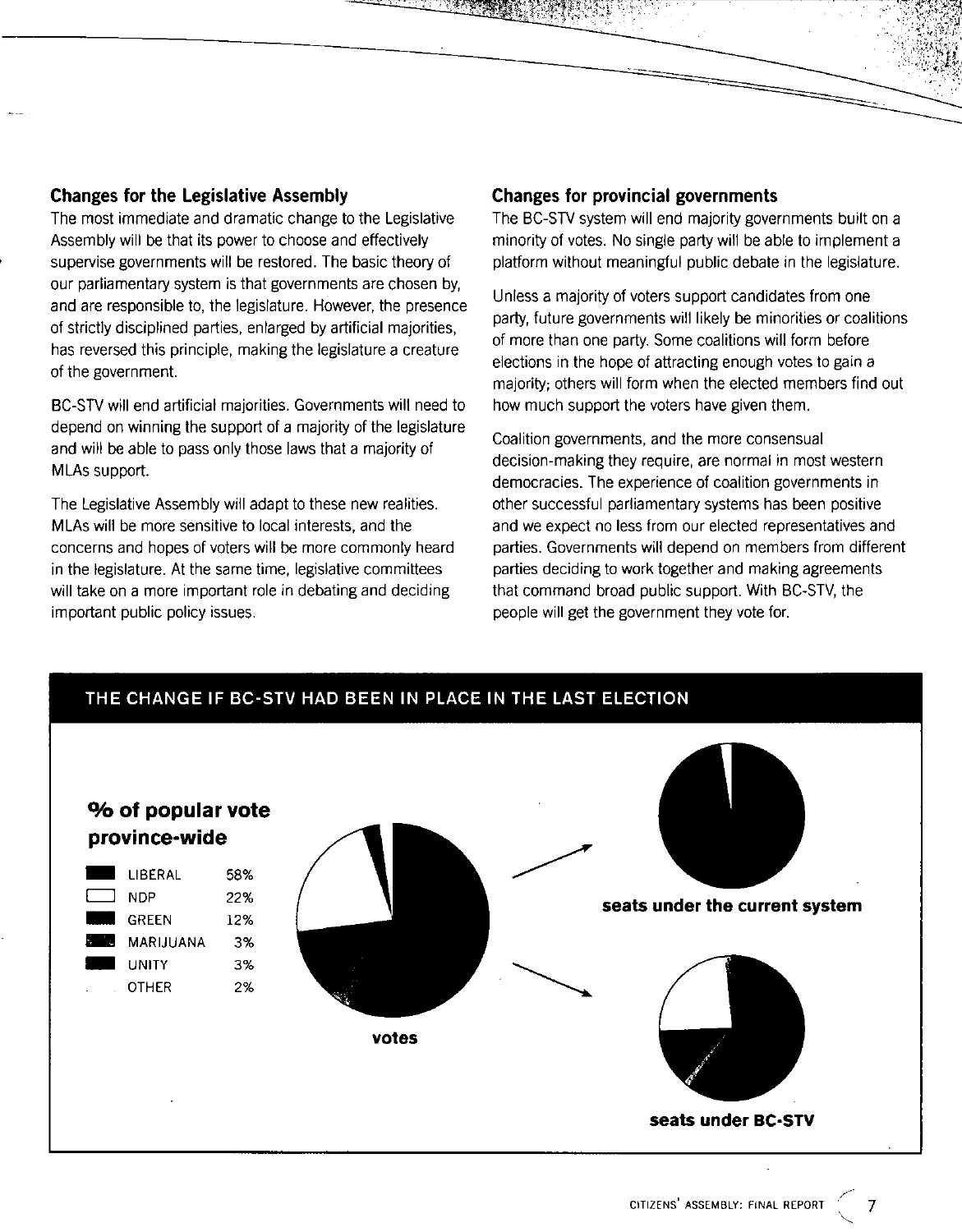

## **In conclusion**

We are convinced that British Columbia will improve its practice of democracy by adopting BC-STV. Election results will be fairer, reflecting a balance between votes and seats, voters will have more choice and candidates will work harder to earn their support. Political parties will remain at the centre of the electoral process, but they will give up some of the excesses of party discipline and the adversarial style that alienates many voters. The Legislative Assembly will be strengthened in its ability to hold governments accountable.

No one in the Assembly is so naive as to think that BC-STV will answer every call for change or correct every inequality or inefficiency in our province's political system. We have come to believe, however, that by changing the electoral system we can build a political climate that is more faithful to the values that most British Columbians want as the foundations of our political life.

British Columbians have an unprecedented opportunity to take control of some of the most important rules of democracy. After considering all of the options-including doing nothing-we are convinced that by adopting the BC-STV electoral system the voters will create a system where they, the voters themselves, are closer to the centre of the system. In a democracy, that is what "fair" is about.

ach Blancy

ON BEHALF OF THE 160 MEMBERS OF THE CITIZENS' ASSEMBLY ON ELECTORAL REFORM

## **Other issues raised by British Columbians**

Our mandate as a Citizens' Assembly was focused and clear. This helped us complete the task we were . given on time and on budget, and led us to our decision to recommend the BC-STV electoral system.

A number of other issues were also raised by the thousands of British Columbians who spoke to us at public hearings, community meetings and through their formal presentations and submissions. As these issues are beyond our mandate, we deliberately did not engage in sustained debate on them, nor do we presume to make any recommendations or discuss them in detail here. However, the fact that they speak to the deep concern many citizens have for the health of our democracy gives them a place in our second volume, the Technical Report.

In brief, the non-mandate issues raised in this process were:

**• Enthusiasm for citizen involvement in electoral reform.**  This discussion reflects both the wide public approval of the government's decision to create a Citizens' Assembly and the importance of encouraging public debate and involvement on issues important to our democracy.

- **Facilities for access to local MLAs.** British Columbians attach a great deal of importance to strong local representation and the need for MLAs to stay in touch with their districts. This is of particular concern in Northern and rural ridings.
- **The role and operation of political parties.** British Columbians recognize the central role of political parties in the democratic process, but believe that more openness and responsiveness -particularly in the nomination process and issues related to parliamentary reform-would help reduce what are often referred to as gaps in the democratic process.
- **Public participation in Be's democracy.** British Columbians are concerned with declining voter turnout and increased public cynicism, believing that we need to build a more participatory political process. A system that fully involves women, First Nations peoples and minorities would make a major contribution to strengthening our province's democracy.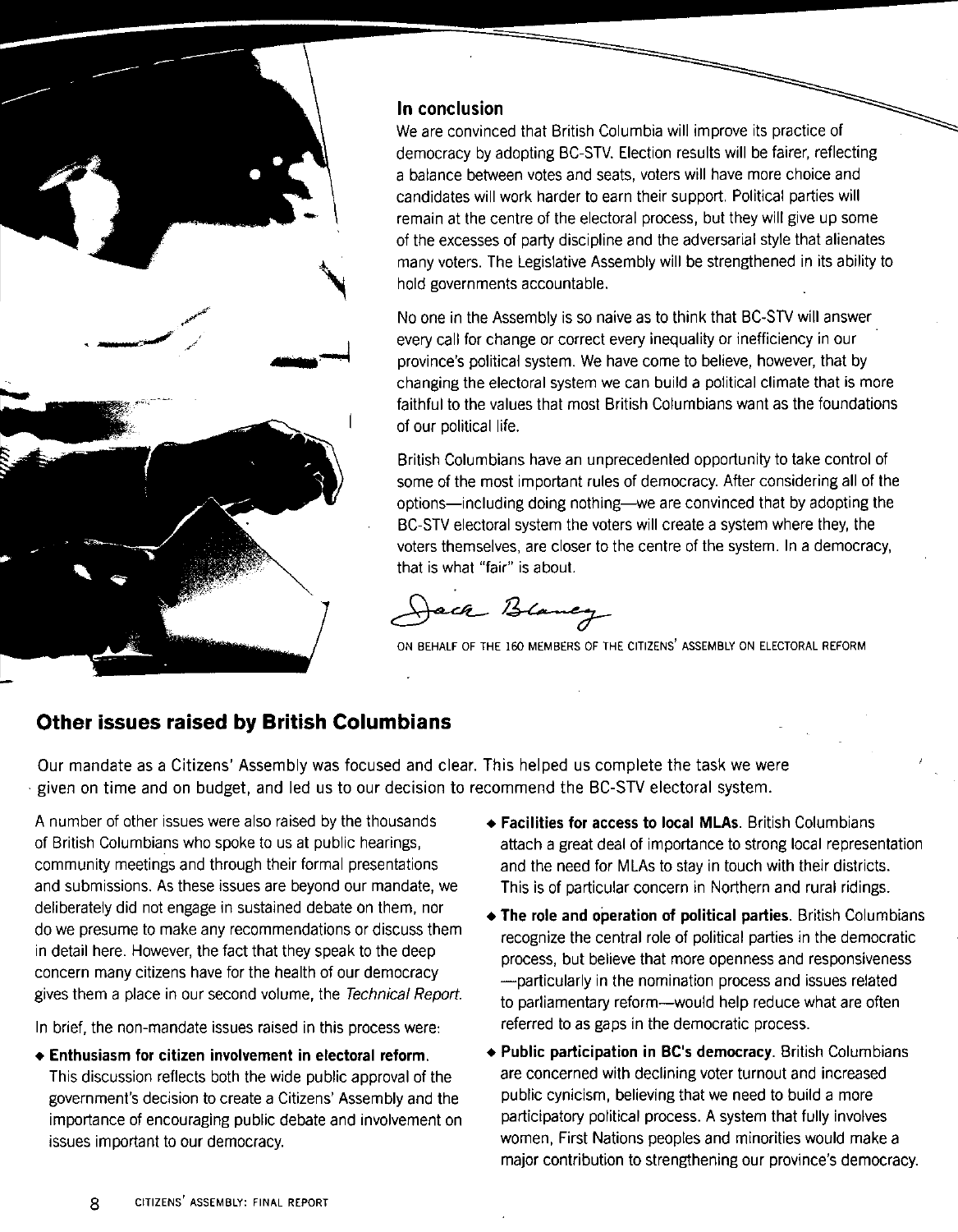## **From selection to decision-making: How the Assembly completed its work**

Prior to the last election the Liberal party made a commitment to:

- Appoint a Citizens' Assembly on Electoral Reform to assess all possible models for electing MLAs, including preferential ballots, proportional representation, and our current electoral system;
- Give the Citizens' Assembly a mandate to hold public hearings throughout BC, and if it recommends changes to the current electoral system, that option will be put to a province-wide referendum.

The membership of the assembly "is to be appointed by a random selection process."

In September 2002, the government appointed Gordon Gibson to advise on the mandate and make up of a citizens' assembly. Mr. Gibson's Report on the Constitution of the Citizen's Assembly on Electoral Reform, tabled on December 23, 2002, led on April 30, 2003 to the creation of a Citizens' Assembly on Electoral Reform. On May 16, 2003, the legislature unanimously appointed Jack Blaney, former president of Simon Fraser University, to the chair of the Citizens' Assembly. Dr. Blaney brought together the core staff for the Assembly

The following sections briefly describe the Assembly, how it was formed, how members were selected, the training members participated in and the deliberations that took place from September 2003 to December 2004. A detailed description of the work of the Assembly can be found in the Technical Report.

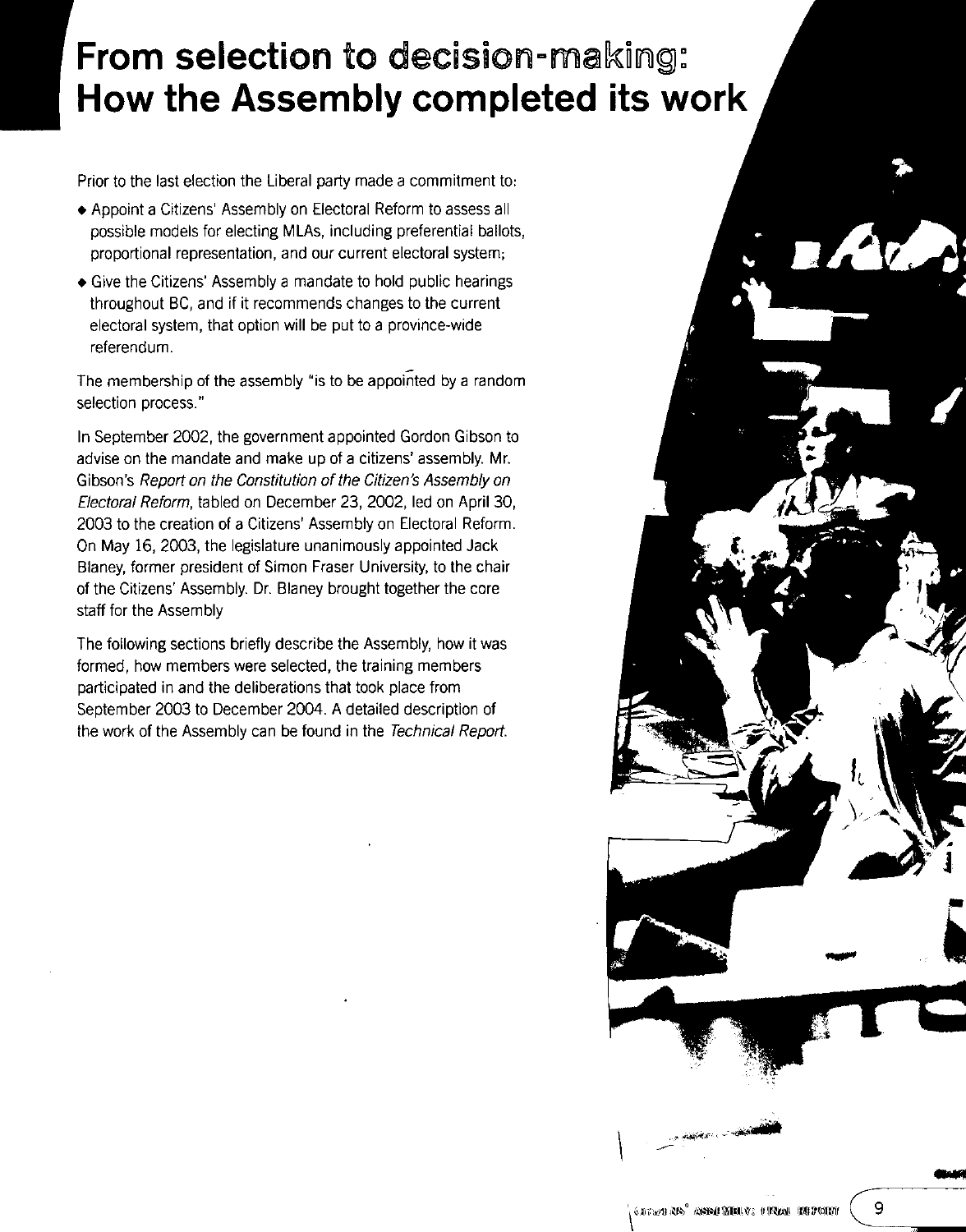## **SELECTION PHASE**

## **Choosing the Assembly**

The members of the Citizens' Assembly were chosen at random from the province's 79 electoral districts. The process began with Elections BC, "a non-partisan Office of the Legislature," updating the BC voters list in the late summer of 2003.

From that list, Elections BC drew a randomized list of 200 names for each electoral district-100 males and 100 females per district. These names were grouped by age (i.e., 18-24,25-39,40-55,56-70, 71+) and gender to produce a list representative of the provincial population.

In mid-September 2003, Assembly staff sent an initial letter to 15,800 British Columbians randomly selected by Elections BC. This letter explained the purpose of the Assembly, outlined the major tasks and responsibilities of an Assembly member, and asked recipients to consider participating in the Assembly. Responses to the letter were grouped by electoral district, gender and age cohort.

Elections BC produced a second set of 200 randomly selected names for districts where not enough responses were received to represent the district adequately. In the end, a total of 23,034 letters produced a positive response from 1,715 men and women.

This pool of names provided the basis for invitations to one of 27 selection meetings held at various locations across the province. Nine hundred and sixty-four men and women attended these meetings where staff provided an overview of the Citizens' Assembly and described what would be expected of members, as well as the eligibility criteria set by the legislature. Attendees confirmed their eligibility and willingness to serve, then had their names placed in a hat.

A draw was then held and one female and one male from each electoral district were selected until 158 members had been chosen.

A review of the Assembly members at that point made it clear that the province's First Nations peoples were not represented. To address this, the

government was asked to amend the Terms of Reference so that two people could be selected from the aboriginal community.

This was done, and every person who attended a selection meeting but was not selected in the first round was canvassed to determine their aboriginal status. People who confirmed aboriginal status (and their interest and eligibility) had their names placed in a hat and one man and one woman were selected, bringing the number of members to 161, including the chair of the Assembly.

Over the course of the selection process, but before the Assembly met in session, eight people who had been selected withdrew for different reasons. They were replaced by random draws taken from the pool of names of people who had put their names forward at the selection meeting for their area.

A detailed examination of the Selection Phase is included in the Assembly's Technical Report.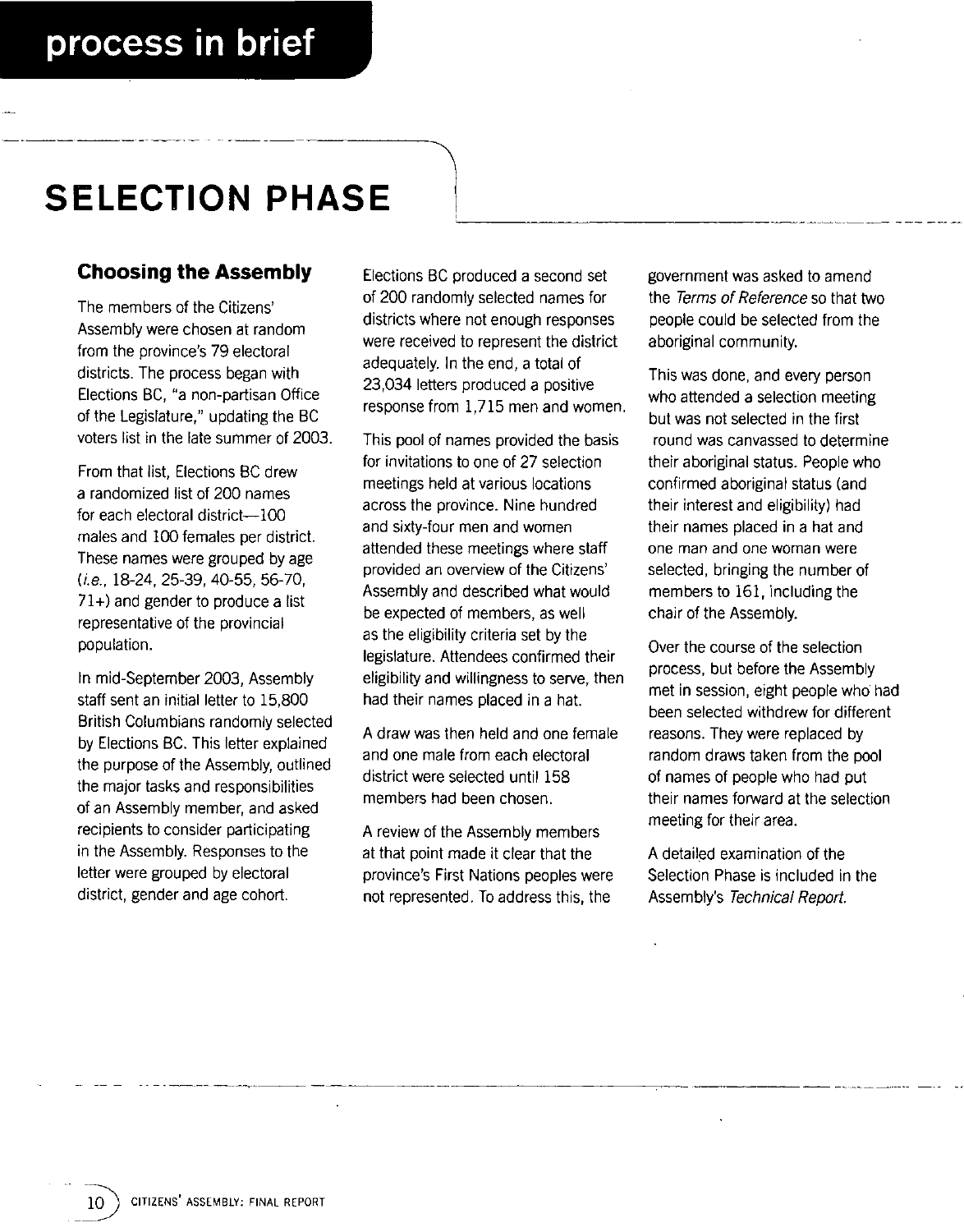## **LEARNING PHASE**

The members of the Citizens' Assembly presented a wide variety of backgrounds and experience: they reflected the diversity of this province. They also had varying degrees of knowledge and understanding of electoral systems, so a three-month Learning Phase was provided to prepare members for the tasks and challenges represented by the mandate.

The Learning Phase consisted of six weekend sessions held between January  $11<sup>th</sup>$  and March 26<sup>th</sup>, 2004. The sessions were conducted in Simon Fraser University's Morris J. Wosk Centre for Dialogue located in Vancouver. Kenneth Carty and Campbell Sharman, political scientists from the University of British Columbia, designed and delivered the learning sessions. An advisory committee of experts from various universities and other groups assisted with the design of the program.

Leading international experts Elizabeth McLeay from New Zealand and David Farrell from the United Kingdom conducted one weekend

session. David Farrell was also the author of the primary text provided to all Assembly members.

Each weekend session typically consisted of three major presentations, each delivered in an interactive lecture style, supported by presentation and pre-session reading materials. Following each presentation, the Assembly broke into 12 discussion groups facilitated by political science graduate students from the University of British Columbia and Simon Fraser University. The discussion groups provided the members an opportunity to increase their understanding of the learning materials and the lectures, and to discuss the principles and practices of electoral systems. The Learning Phase was supported with a well-maintained website.

Assembly members also learned how to work together, developing a set of "Shared Values" and approved policies to guide their work and the deliberative decision processes of the Assembly.

The Learning Phase culminated in the publication of the Preliminary Statement to the People of British Columbia. The Statement outlined the Assembly's progress and expressed the values the Assembly thought should be part of the province's electoral system. The Statement also provided a basis for discussion during the public hearings.

A detailed examination of the Learning Phase is included in Assembly's Technical Report.

## shared values **DEVELOPED BY THE ASSEMBLY**

- respect people and their opinions
- challenge ideas not people
- listen to understand
- commitment to the process
- focus on mandate; preparedness
- simple, clear, concise communication
- respect inclusivity: all members are equal
- positive attitude
- integrity

"-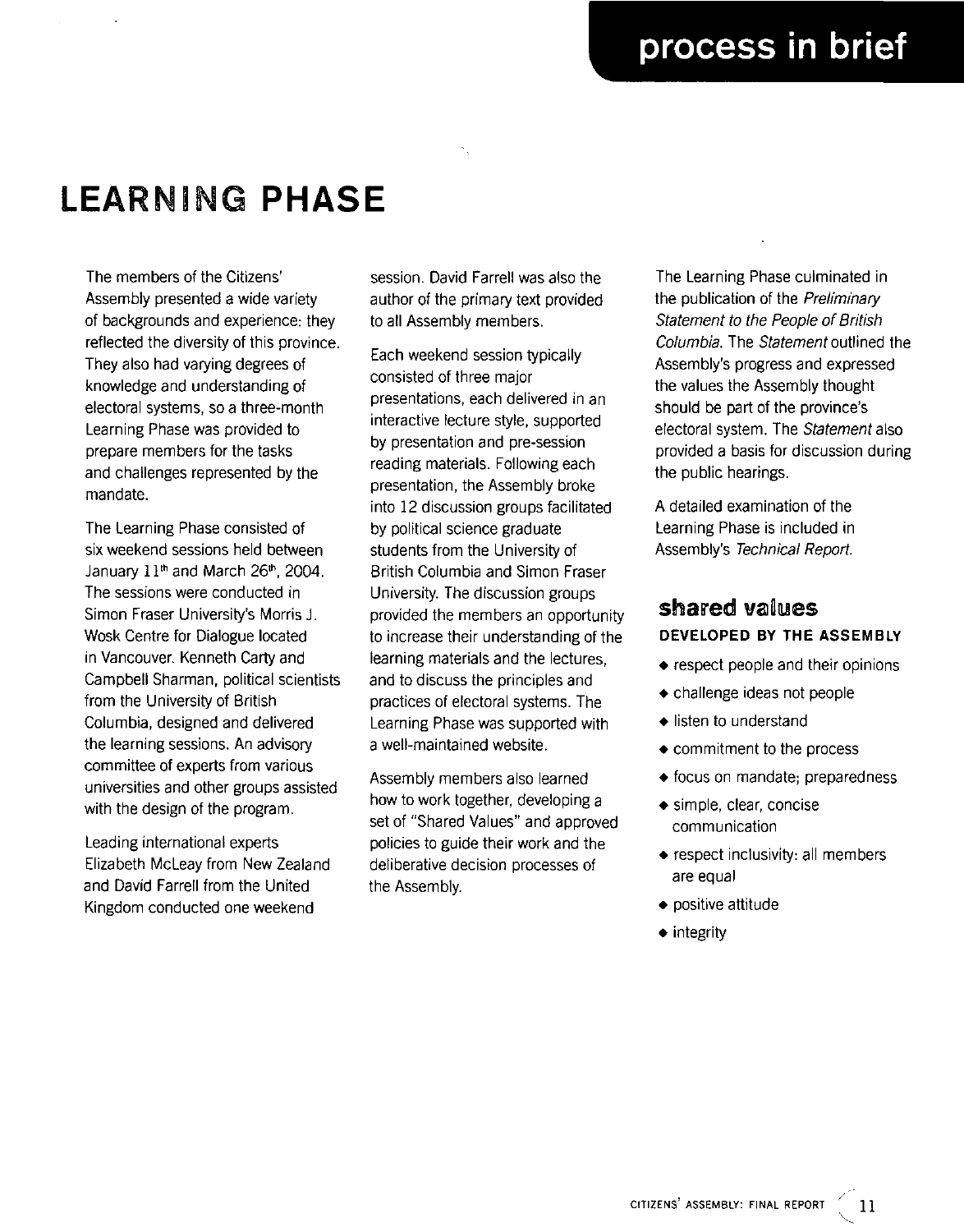## **PUBLIC HEARINGS PHASE**

Fifty public hearings were organized throughout the province during the months of May and June 2004. Hearing locations were chosen to allow the greatest number of citizens to attend. The hearings were scheduled from 6:30 to 9:30 pm on weekdays (Monday to Thursday) and from 1:30 to 4:30 pm on Saturdays.

From four to sixteen Assembly members attended each hearing. Each of these Assembly panels included members from the local electoral districts, the neighbouring districts and at least one member from another region of the province. This mix helped Assembly members to gain an understanding of the local issues and concerns of citizens in all parts of the province.

In the course of the public hearings, approximately 3,000 British Columbians attended presentations given by 383 people. Following the formal presentations, the hearings were opened to all attendees for comments and suggestions, and for discussions with Assembly members. A summary of each formal presentation was posted to the Assembly website where it was available to other members of the Assembly and the public. The dominant themes of the presentations included the need for change, more proportionality, local representation and increased voter choice. Contact with the public continued throughout the province as Assembly members met with community groups, service clubs and schools. Many presenters and attendees commended the government for initiating the Citizens' Assembly.

The other significant opportunity for public participation was through written submissions. Over 1,430 individuals made 1,603 submissions to the Assembly, the majority via the Assembly's website where they were posted for public scrutiny. Over time, submissions began to refer to previously posted submissions, creating a running dialogue.

A research staff member read each submission as it was received and prepared an abstract. A full set of abstracts was then provided to each Assembly member along with a summary of submissions and a searchable data file organized by category. As with the presentations, the submissions overwhelmingly supported the adoption of a new electoral system. Many provided detailed examples and arguments supporting their position.

At the conclusion of the public hearings, the Assembly met in Prince George to review what they had heard and read. 'The Assembly also approved a plan on how it would approach deliberations and decisionmaking in the fall.

A detailed examination of the Public Hearings Phase is included in the Assembly's Technical Report.

/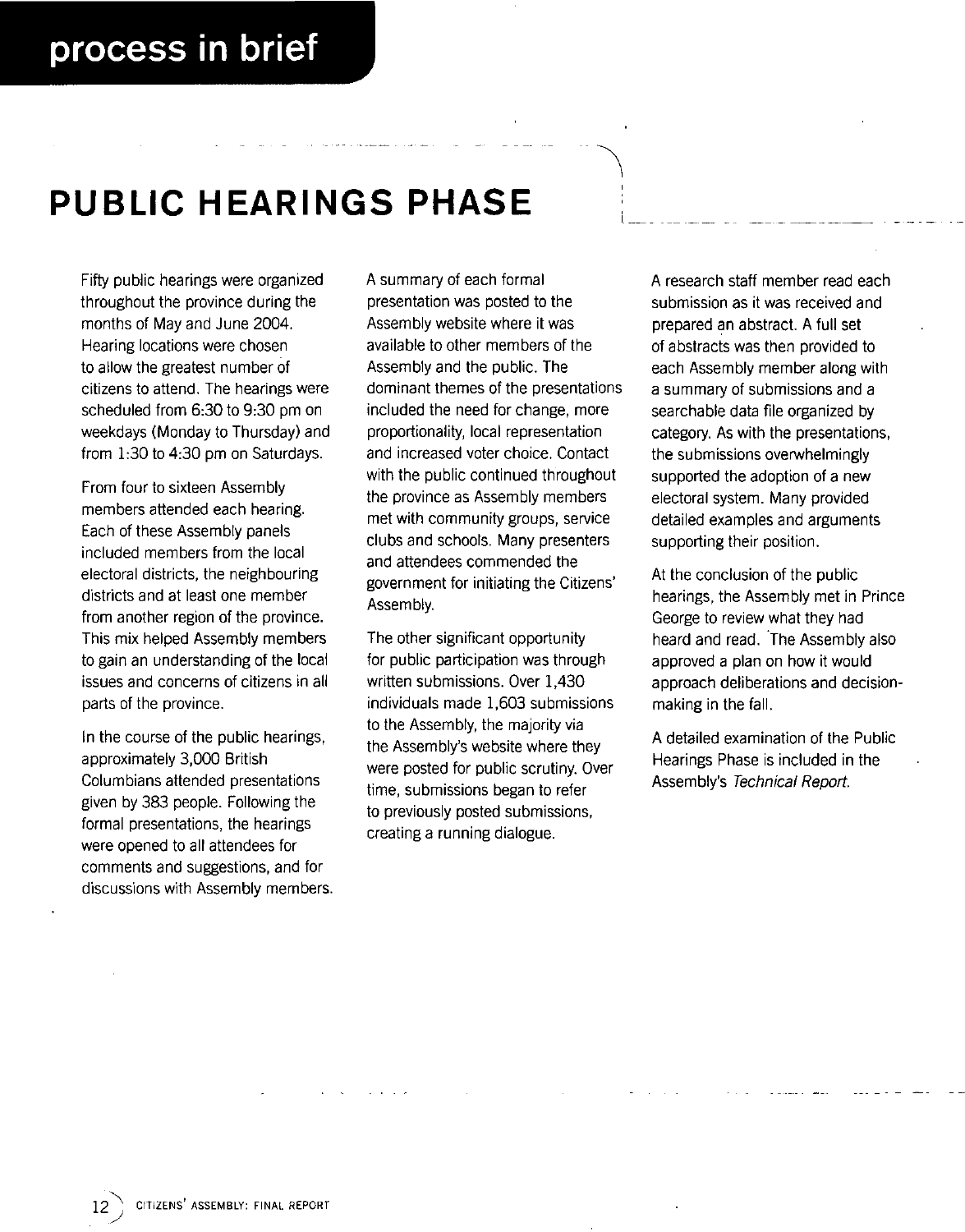I

# **DELIBERATION PHASE**

The Deliberation Phase brought the Assembly's work to a conclusion. During sessions held at the Morris J. Wosk Centre for Dialogue from September to November 2004, Assembly members considered what they had learned through study and research, and what the people of British Columbia had told them. Members framed their discussions within a well-defined set of democratic values: fair (proportional) electoral results, effective local representation, and greater voter choice. The first sessions focused on the features of electoral systems that best reflected these values.

This included a series of formal presentations on various electoral systems from people that the Assembly had identified in public hearings as excellent representatives of their respective positions.

Members then moved from a discussion of fundamental principles to an examination of what a new electoral system for British Columbia might look like, and how it would operate. The Assembly did this by building two detailed models, one

a "single transferable vote" (STV) system, the other a "mixed-member proportional" (MMP) system. Each system addressed the basic values, but they did so in quite different ways. The final discussions involved a careful and systematic comparison of the two alternatives. Members explored not only how each system worked and the consequences of adopting one or the other, they also considered the effect each system would have on how our political parties work, on the legislature, and on the pattern of government in the province. At the end of a thoughtful and comprehensive debate, the members made their choice.

#### ASSEMBLY VOTE - OCT 23, 2004

Which of the two alternatives would best serve British Columbia?  $MMP - 31$  STV - 123

Having clearly identified an electoral system that could provide effective local representation, fair election results, and greater voter choice, the Assembly then went through a thorough review of the current electoral system. Members had

decided to recommend a change only if they were convinced that the proposed alternative was demonstrably superior to the current system. This led to a comparison between the STV system and the current FPTP process. Members then took two important decisions.

#### ASSEMBLY VOTE - OCT 24, 2004

Do we recommend retaining the current First-Past-the-Post electoral system in British Columbia?

 $YES - 11$  NO  $- 142$ 

Do we recommend the STV (BC-STV) system to the people of British Columbia in a referendum on May 17, 2005

 $YES - 146$   $NO - 7$ 

The final sessions of the Deliberation Phase were devoted to shaping the STV system to meet the particular needs of British Columbia, and producing the Assembly's final report and recommendation.

A detailed examination of the Oeliberation Phase is included in the Assembly's Technical Report.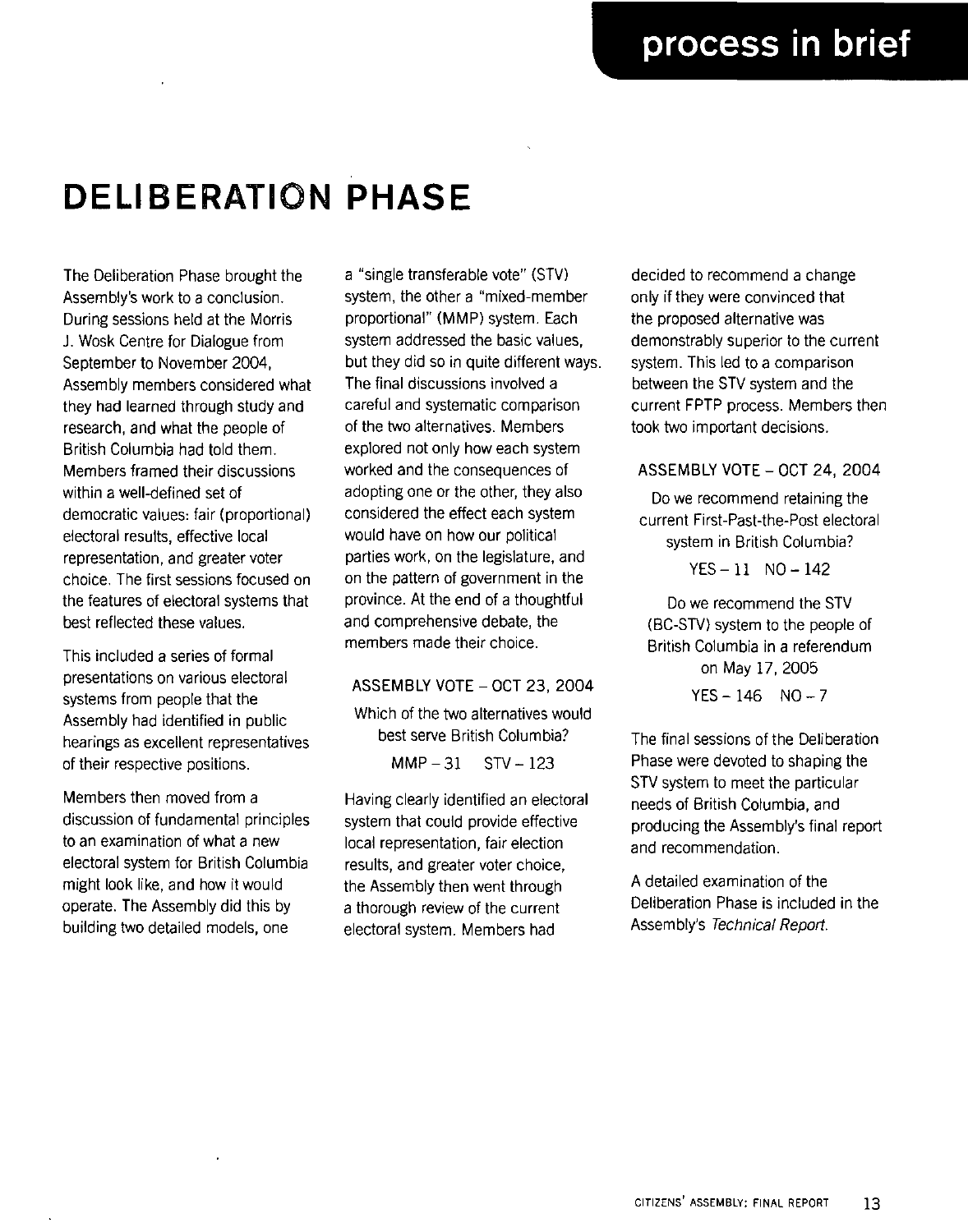## **mandate**

The mandate of the Citizens' Assembly on Electoral ,Reform is outlined in the Order-in-Council: Citizens' Assembly on Electoral Reform Terms of Reference-issued May 16, 2003. The complete Terms of Reference and Duties of the Chair can be found in the Assembly's Technical Report.

The Terms of Reference which speak most directly to the Assembly's mandate are:

- l. The Citizens' Assembly must assess models for electing Members of the Legislative Assembly and issue a report recommending whether the current model for these elections should be retained or another model should be adopted.
- 2. In carrying out the assessment described in section 1, the Citizens' Assembly must consult with British Columbians and provide British Colurnbians with the opportunity to make submissions to the Citizens' Assembly in writing, and orally at public meetings.
- 3. If the Citizens' Assembly recommends under section 1 the adoption of a model for electing Members of the Legislative Assembly that is different from the current model:
- a. the model must be consistent with both the Constitution of Canada and the Westminster parliamentary system; and
- b. the model must be described clearly and in detail in its report.
- 4. The assessment described in section 1 must
	- a. be limited to the manner by which voters' ballots are translated into elected members; and
	- b. take into account the potential effect of its recommended model on the government, the Legislative Assembly and the political parties.

In addition, the Terms of Reference speak to the Assembly's responsibility to produce a report on its final recommendation.

- 10. The Citizens' Assembly must present its final version of the report described in section 1 to the Attorney-General no later than December 15, 2004, for tabling in the Legislative Assembly.
- 1l. On presentation of the final version of the report to the Attorney General, the chair may arrange for the publication of the report.



 $\mathbf{r}$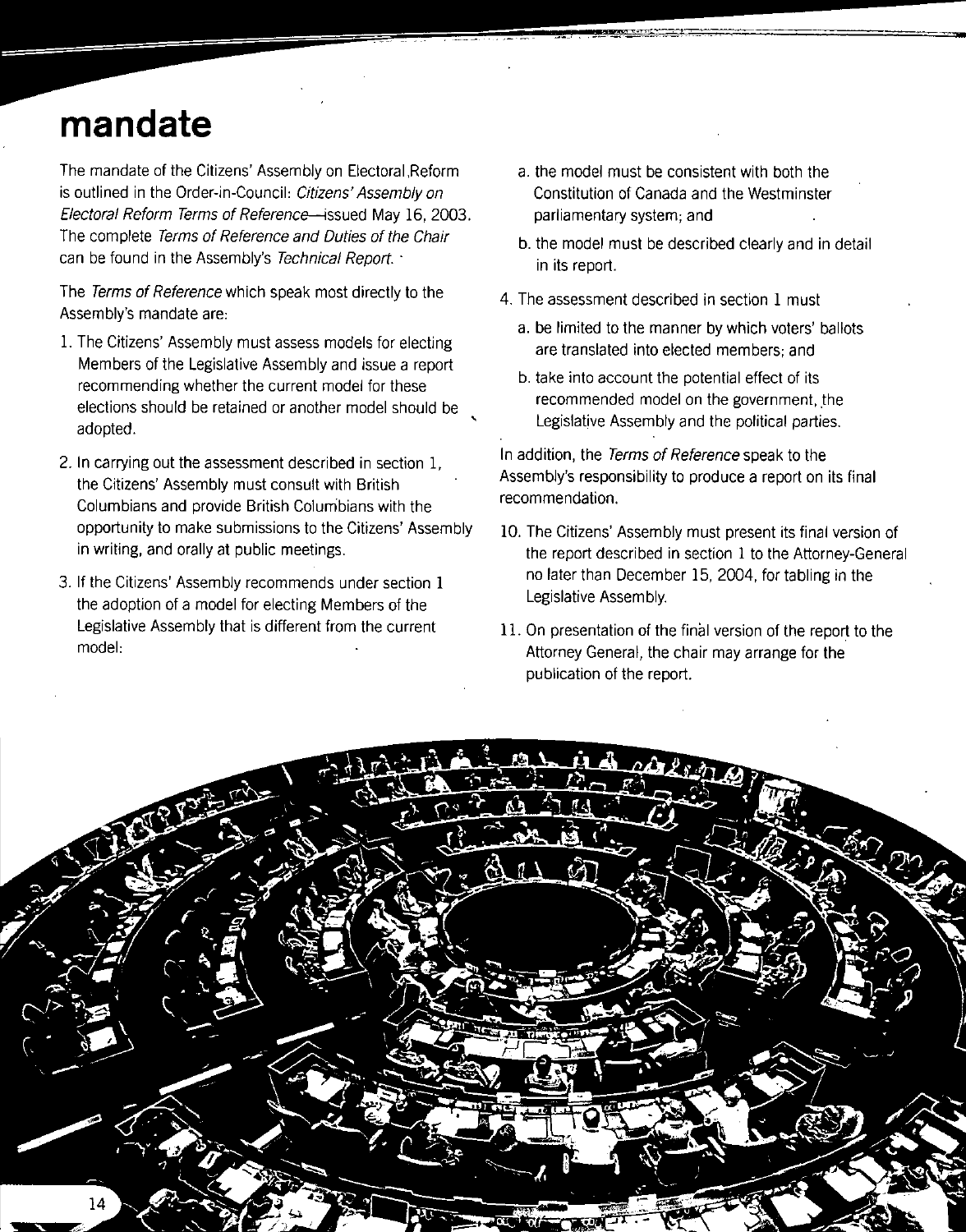## **note from the chair**

Never before in modern history has a democratic government given to unelected, "ordinary" citizens the power to review an important public policy, then seek from all citizens approval of any proposed changes to that policy. The British Columbia Citizens' Assembly on Electoral Reform has had this power and responsibility and, throughout its life, complete independence from government.

I want to acknowledge this unique gift by first thanking Premier Gordon Campbell for creating the Assembly. While several community leaders promoted the idea, it was the premier, in collaboration with Attorney General Geoff Plant, who took the steps necessary to create and secure the Assembly.

I also want to recognize the role of the provincial legislature. The Terms of Reference, as well as the conditions governing any referendum, were approved by the Legislative Assembly in unanimous votes. Members of our Legislative Assembly united in making history.

The members of the Citizens' Assembly—British Columbians who unstintingly gave their time and energy---demonstrated how extraordinary ordinary citizens are when given an important task and the resources and independence to do it right. Over the eleven-month course of the Assembly, only one of 161 members withdrew and attendance was close to perfect. Their great and lasting achievement is the birth of a new tool for democratic governance.

With an impressive commitment to learning so many new concepts and skills, and with a grace and respect for one another in their discussions that was truly remarkable, the Assembly members demonstrated a quality of citizenship that inspired us all. My deepest thanks and regard go to each and every one of them.

> The idea of a citizens' assembly--its unique authority and its importance as a democratic process-clearly exerted a powerful force, attracting highly

talented staff, researchers and administrators to its cause. Their work enriched the Assembly's work, and all staff members performed their tasks with exceptional professionalism and integrity. Twelve-hour days, seven-days a-week were common: they willingly provided anything that the Assembly needed to get the job done and done right. In each session's evaluation Assembly members consistently gave to staff their highest marks.

The facilitators--graduate students in political science from Simon Fraser University and the University of British Columbia-were also exceptional. These outstanding, exemplary colleagues deserve enormous credit for the Assembly's achievements.

All Assembly members and staff are indebted to Gordon Gibson. At the government's request, he prepared the Constitution of the Citizens' Assembly on Electoral Reform.

With few variations, we followed Mr. Gibson's clear and sensible plan. And, during the Assembly's tenure, I often consulted Mr. Gibson for his wise, helpful and objective advice.

I also want to thank and recognize the contributions of Harry Neufeld, Chief Electoral Officer, and Linda Johnson, Deputy Chief Electoral Officer, of Elections BC who were essential and very helpful partners throughout the Assembly's work; Neil Reimer, David Winkler and Carol Anne Rolf of the Attorney General's ministry who helped us use government services in ways that supported our independence; members of the Research Advisory Committee from the University of BC, Simon Fraser University and the University of Victoria; community leaders who helped to promote the idea of a citizens' assembly; and the staff of the Delta Vancouver Suites and Morris J. Wosk Centre for Dialogue, who adopted us as a special family.

And the heartiest of thanks to those citizens who attended hearings and made presentations and submissions, and to all British Columbians-your support made possible this wonderful invention in the practice of democracy.

Jack Blancy

JACK BLANEY, CHAIR